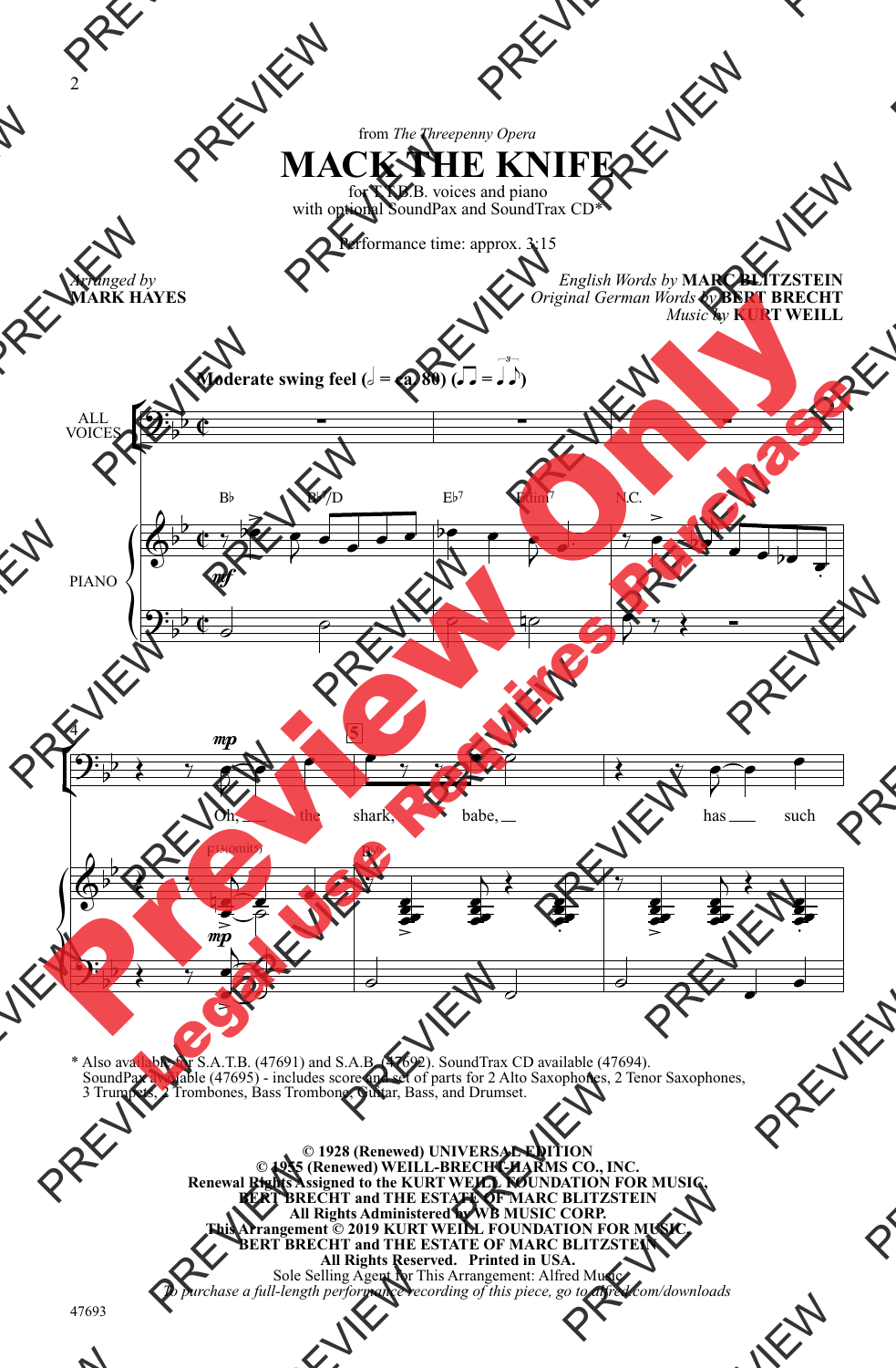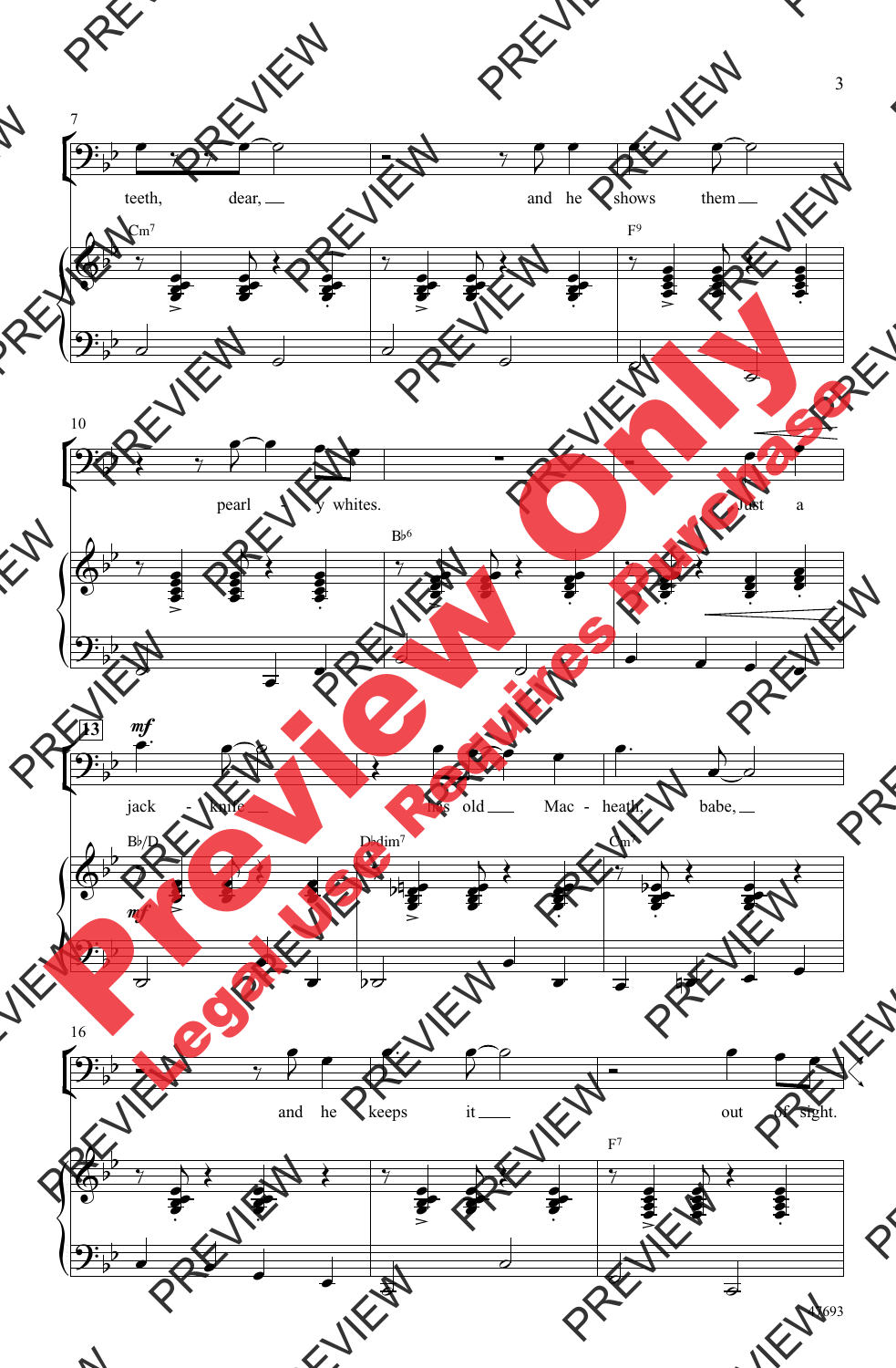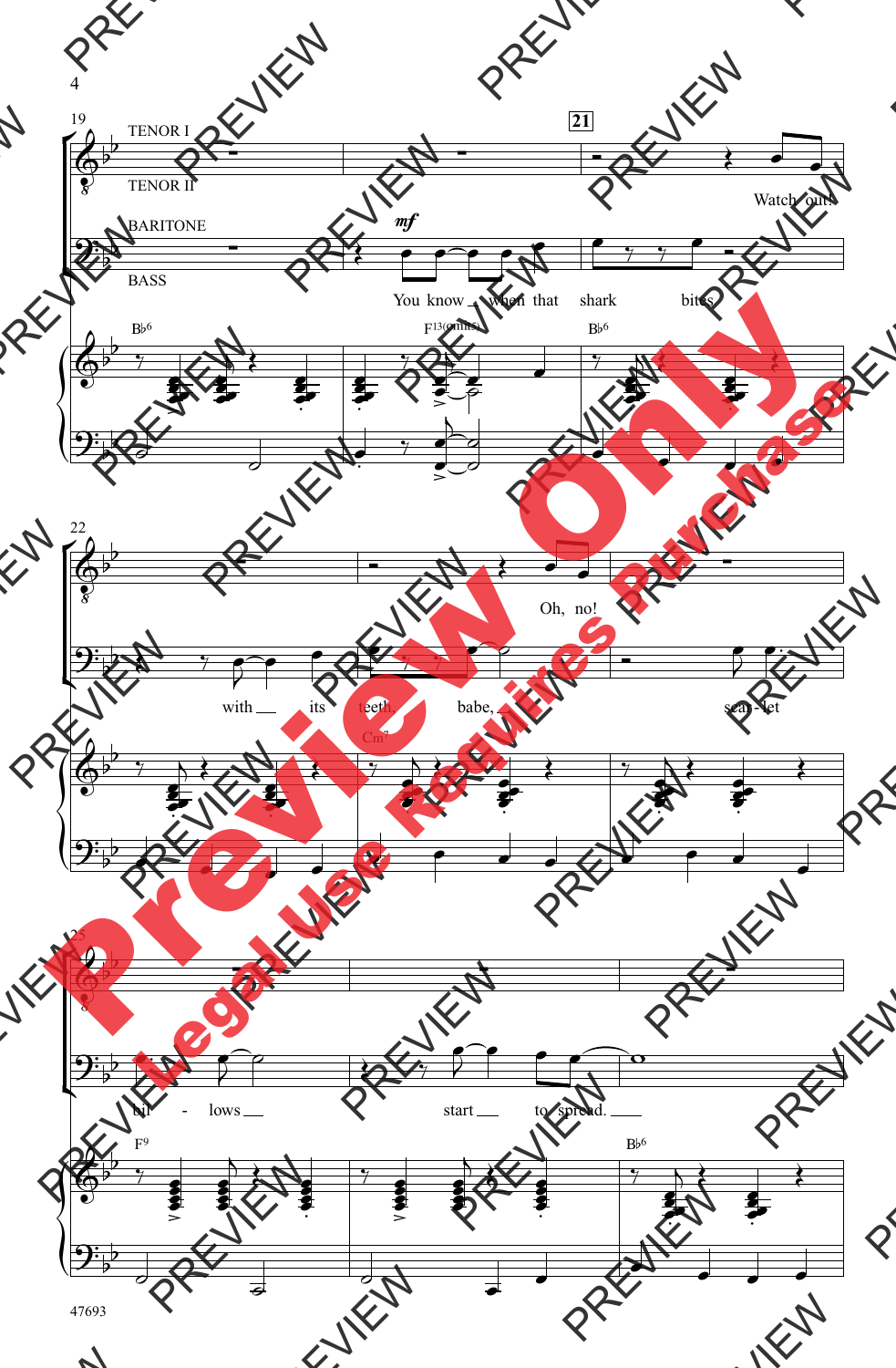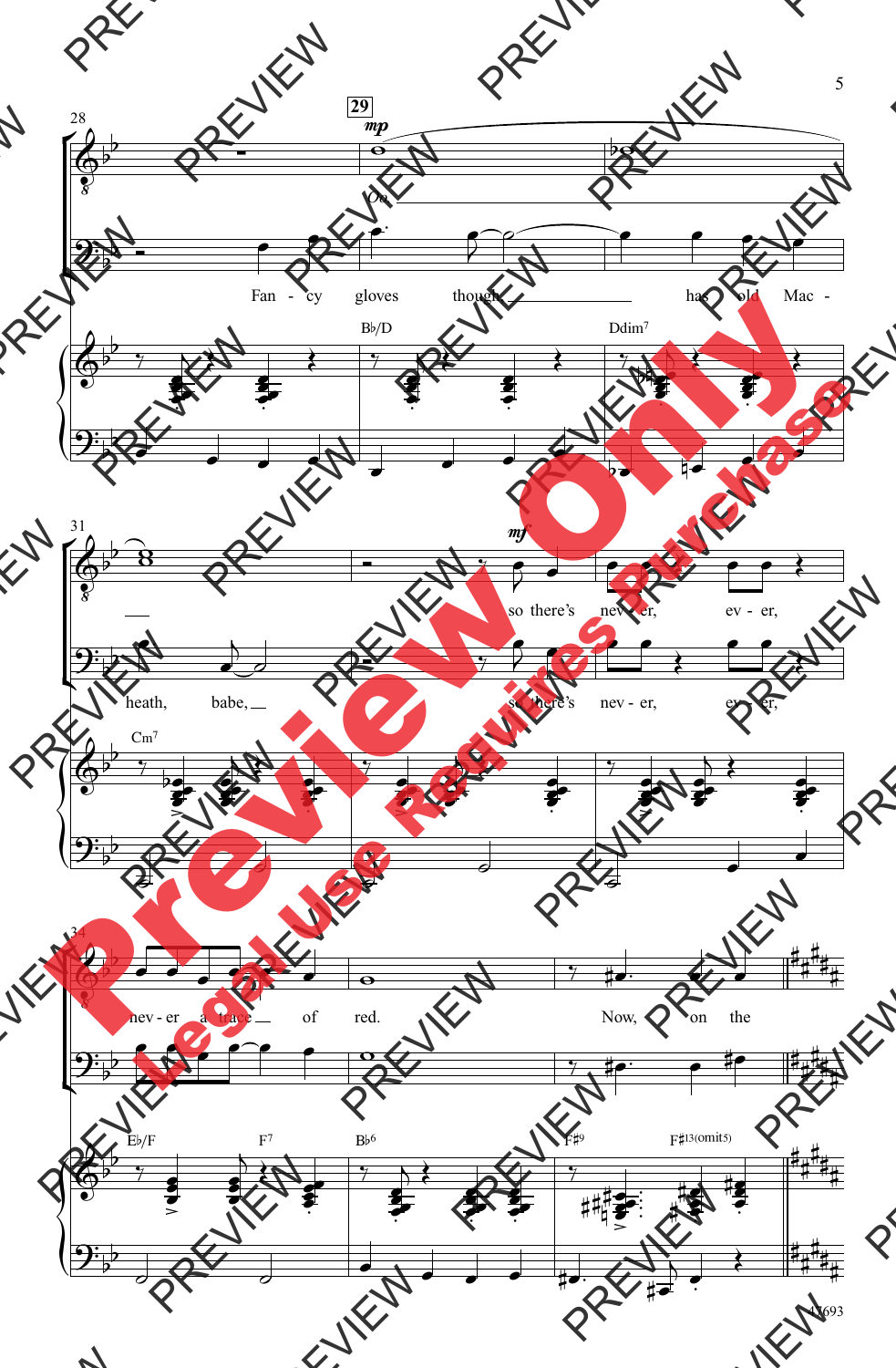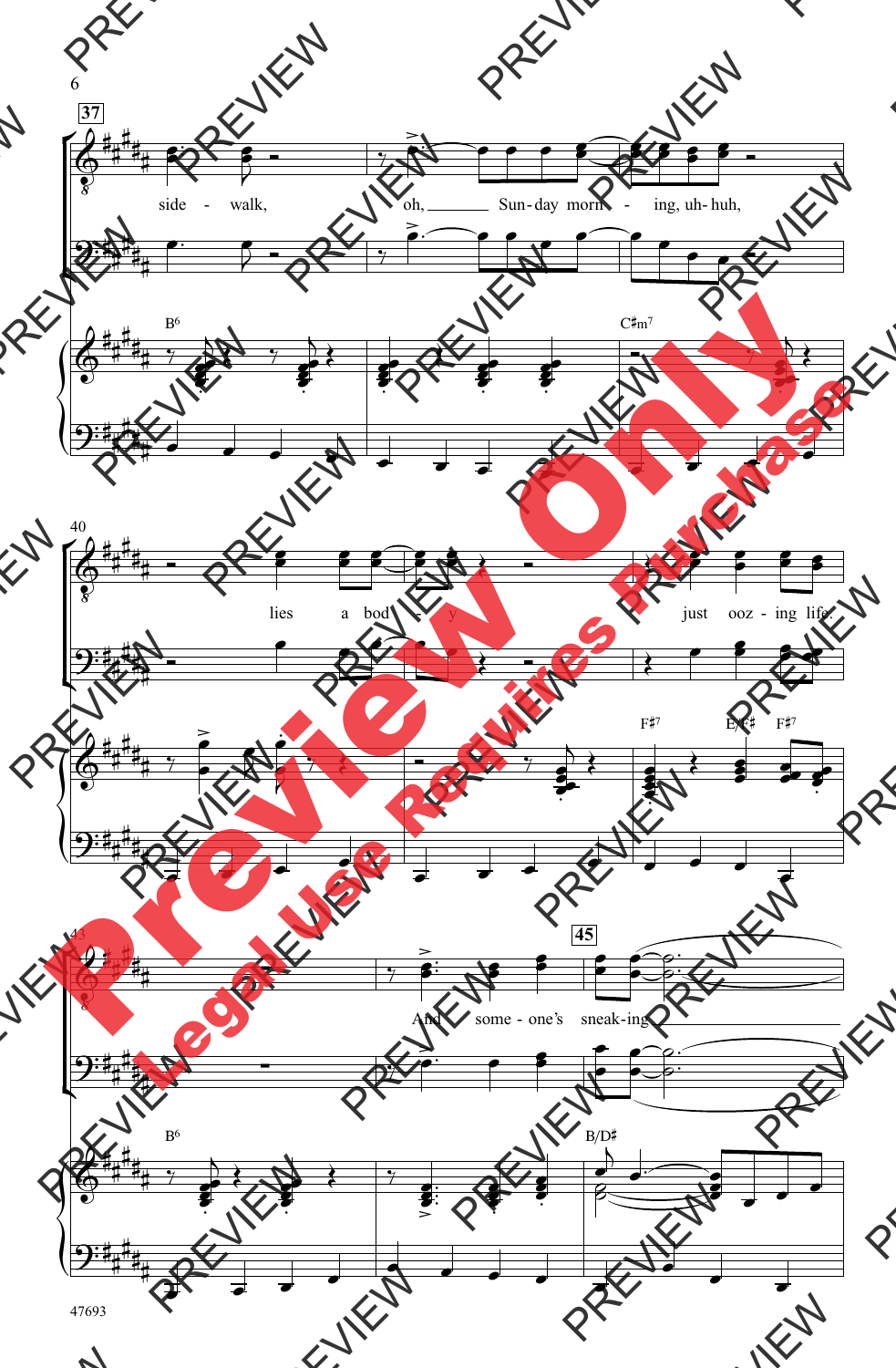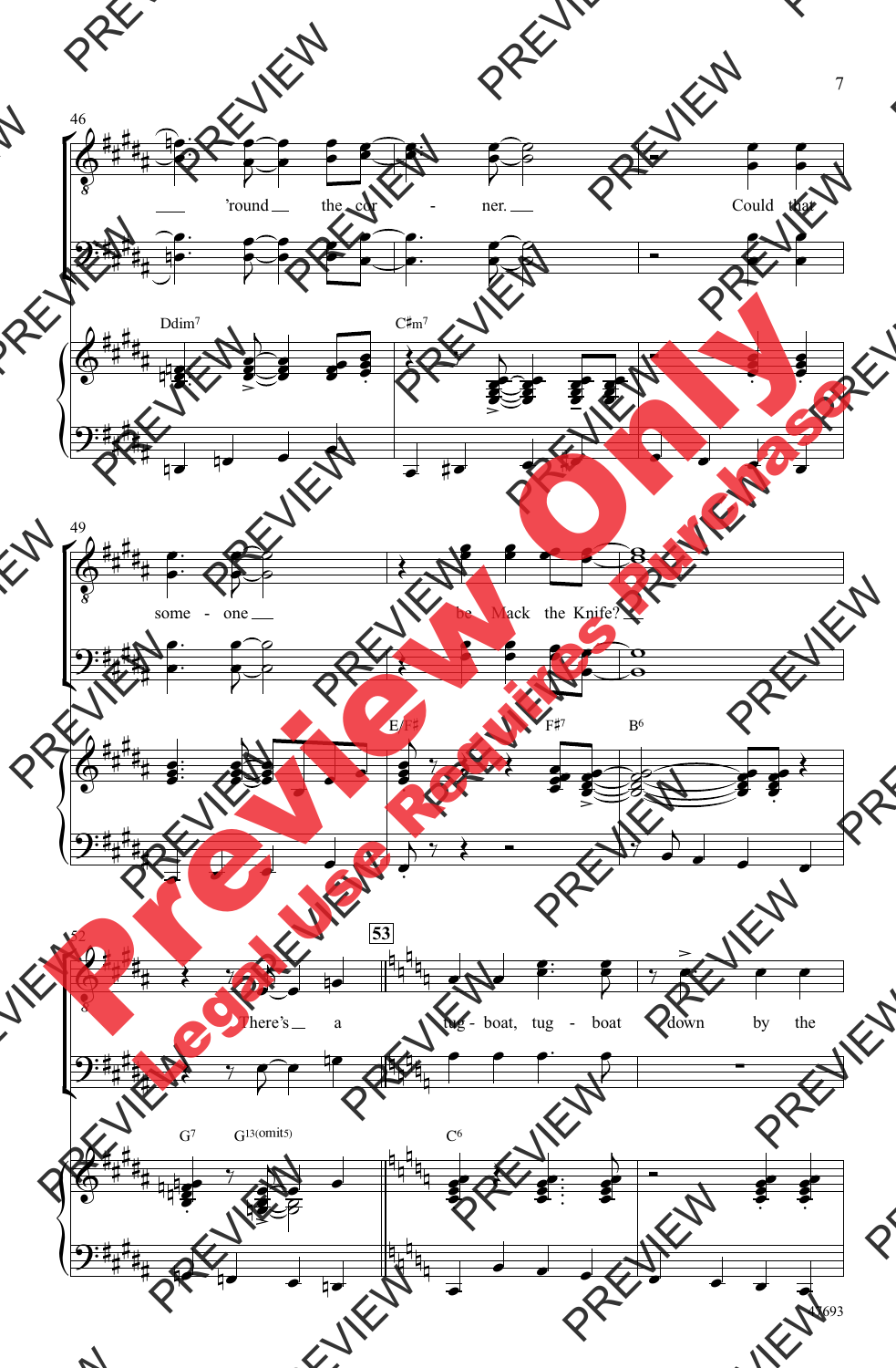

<sup>47693</sup>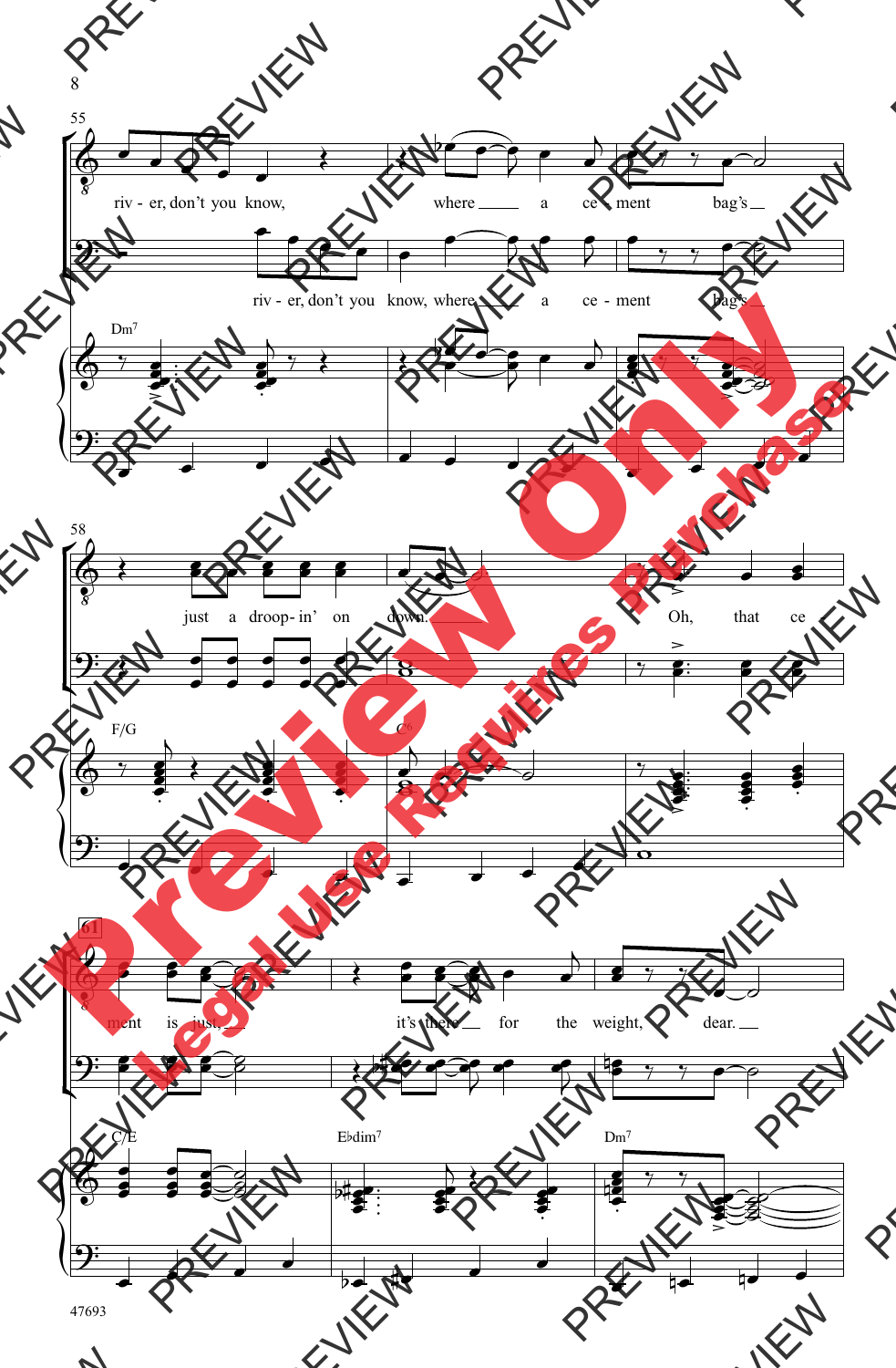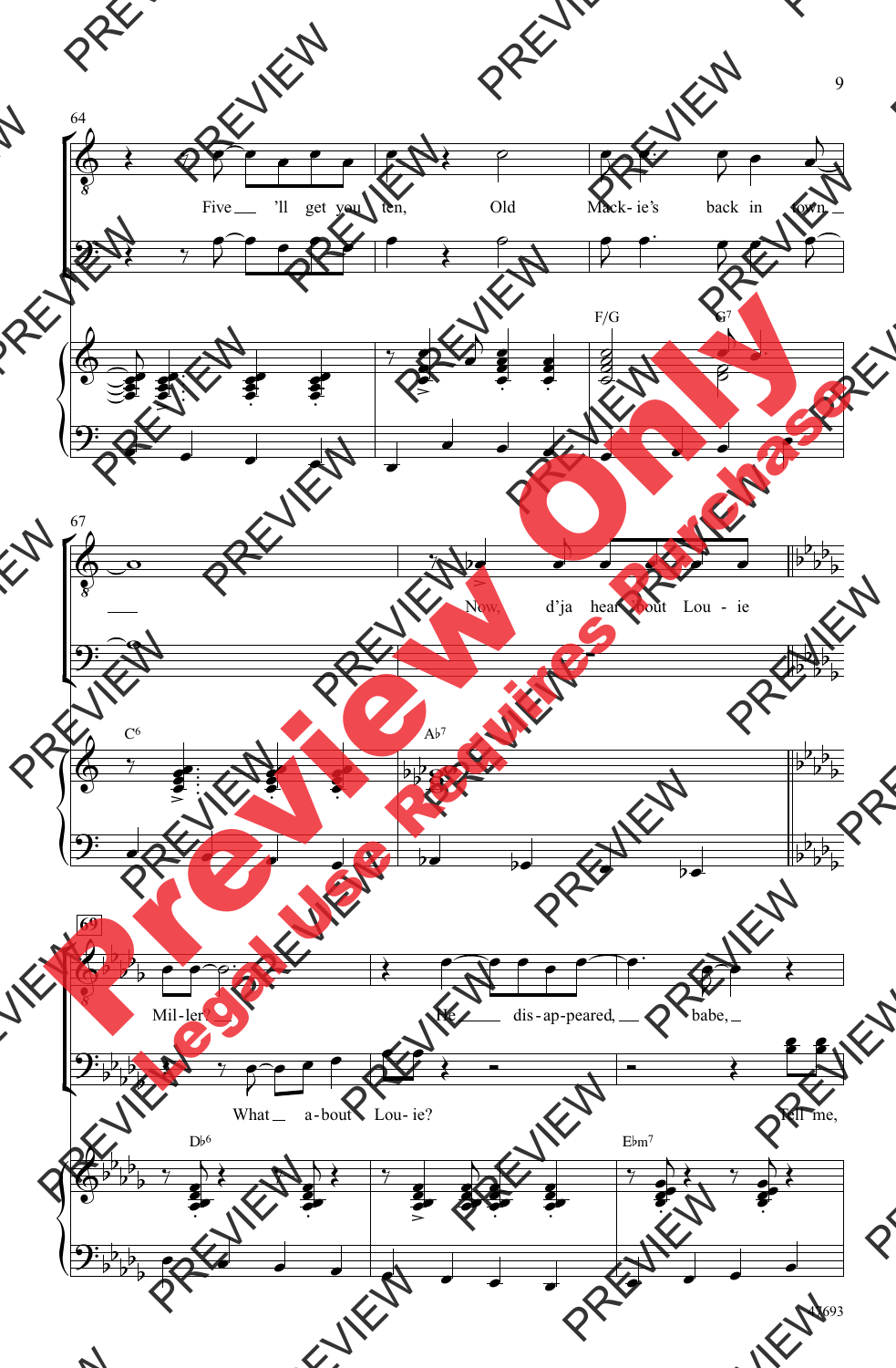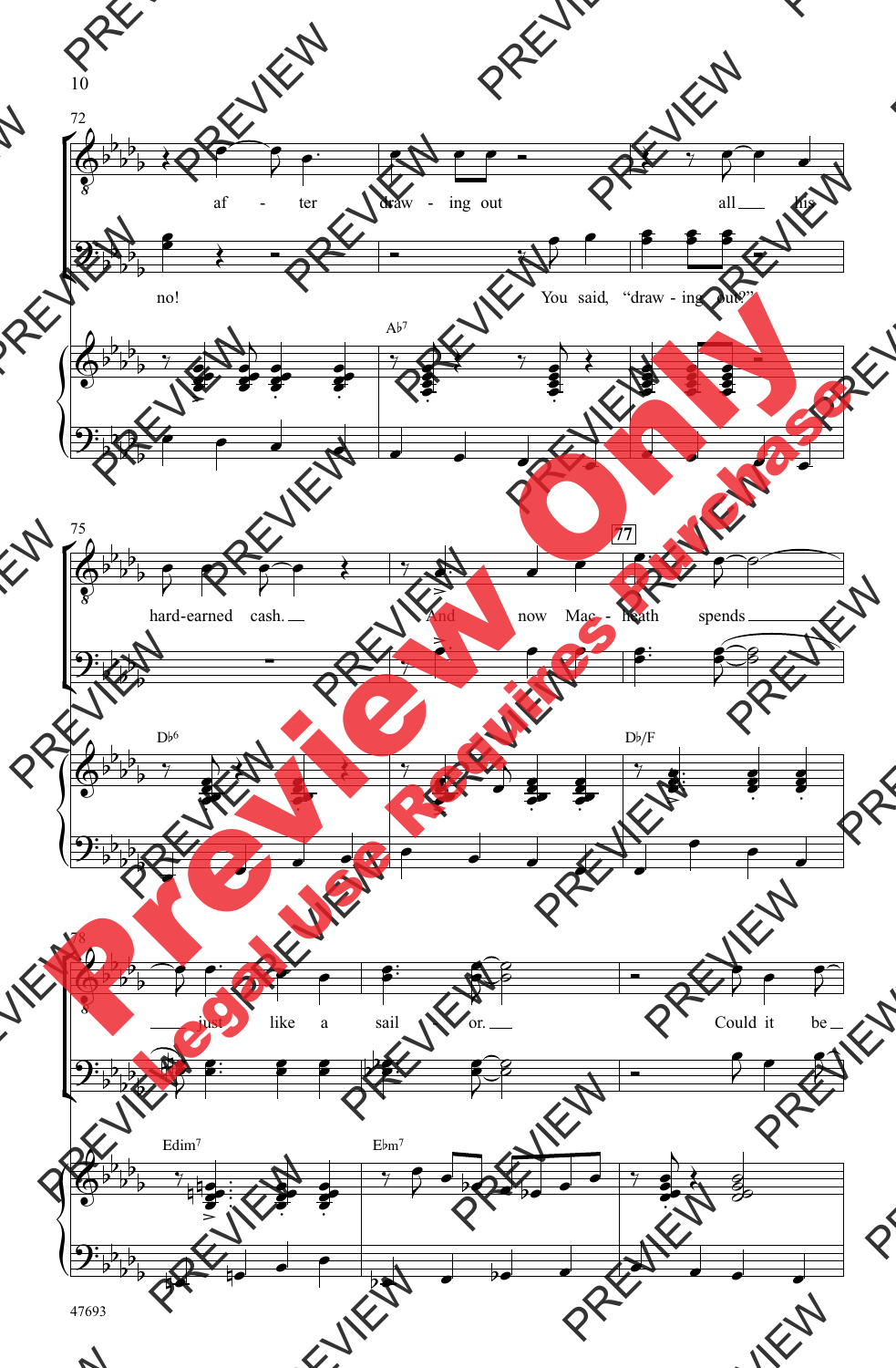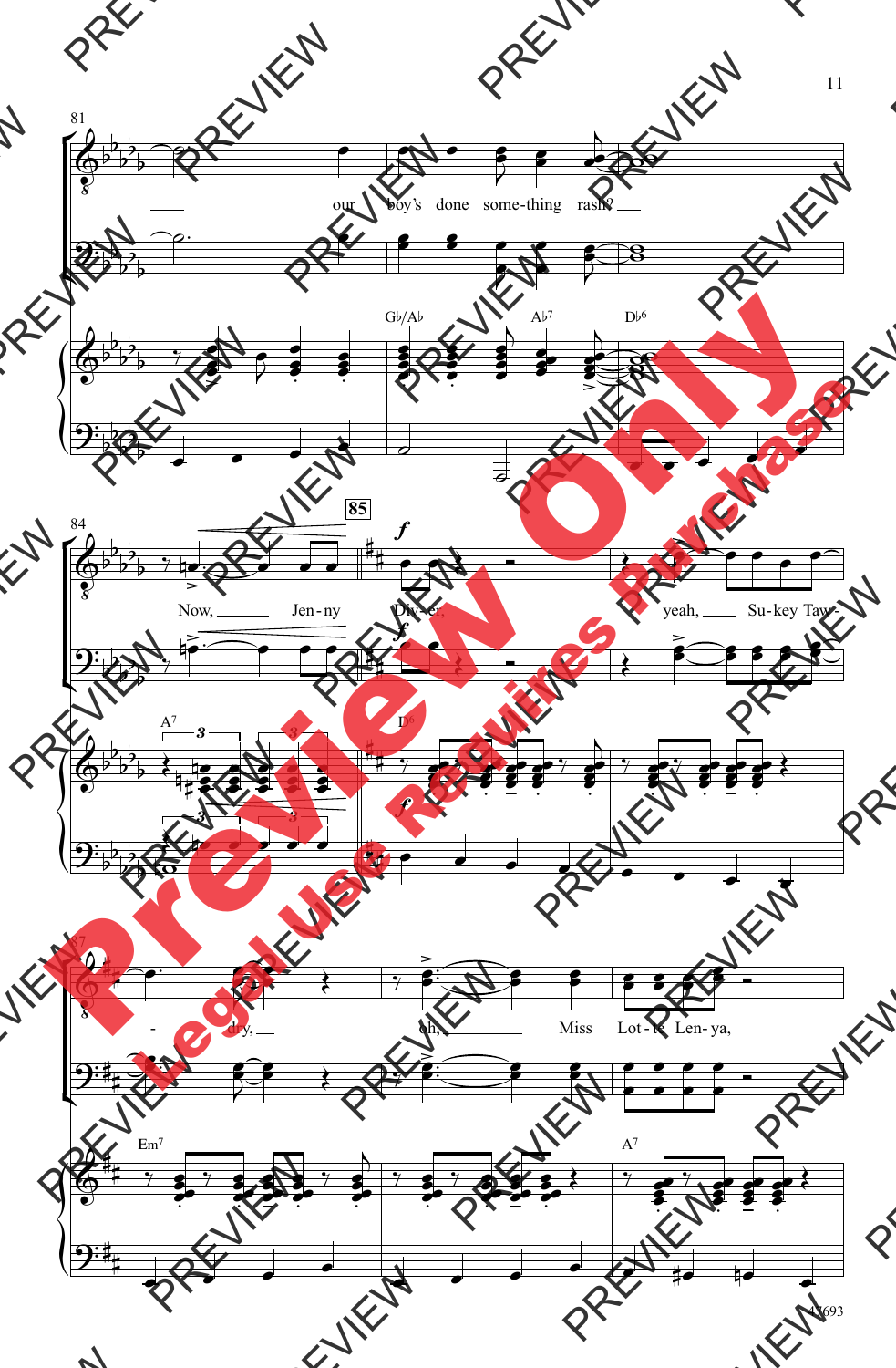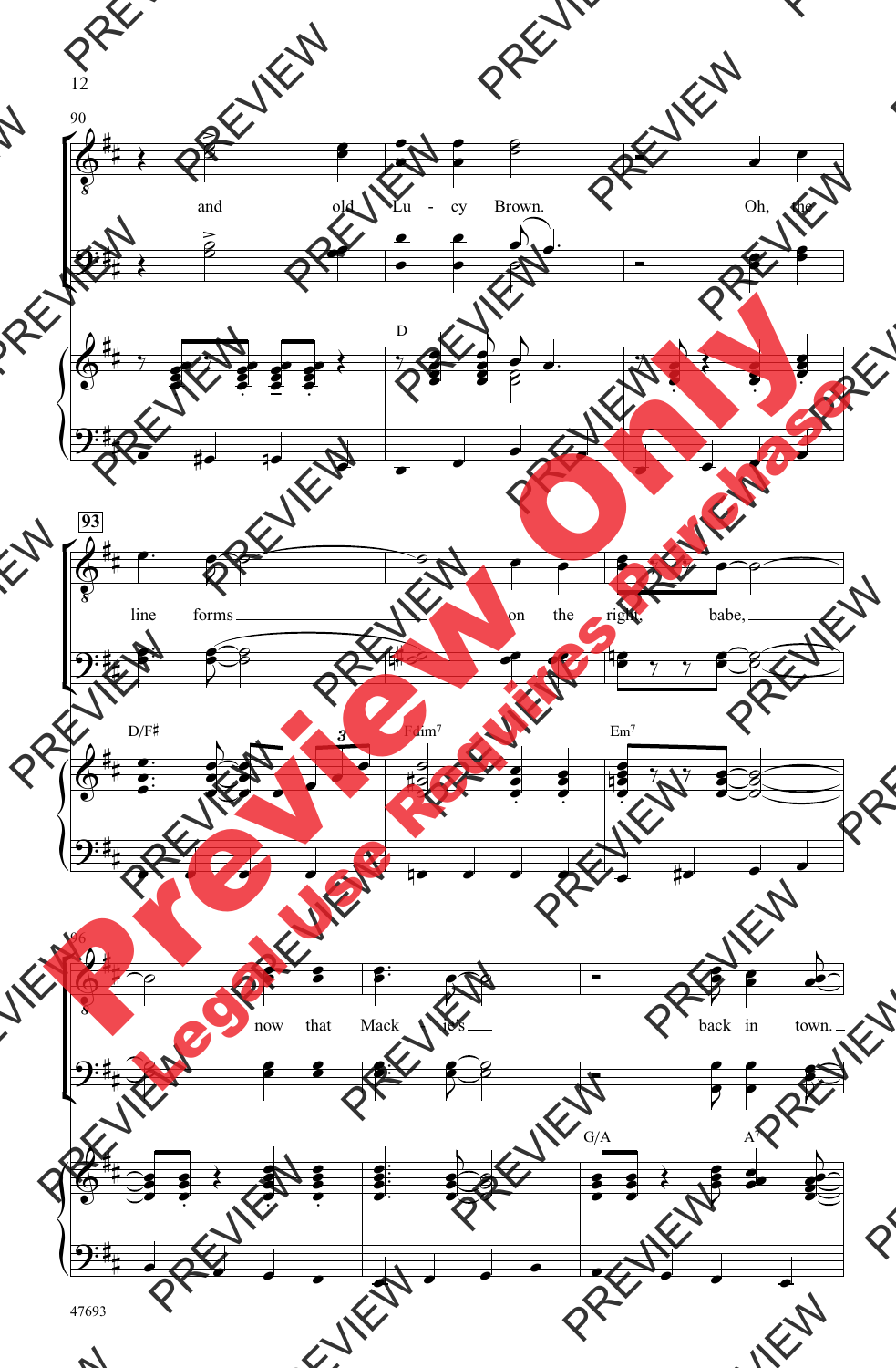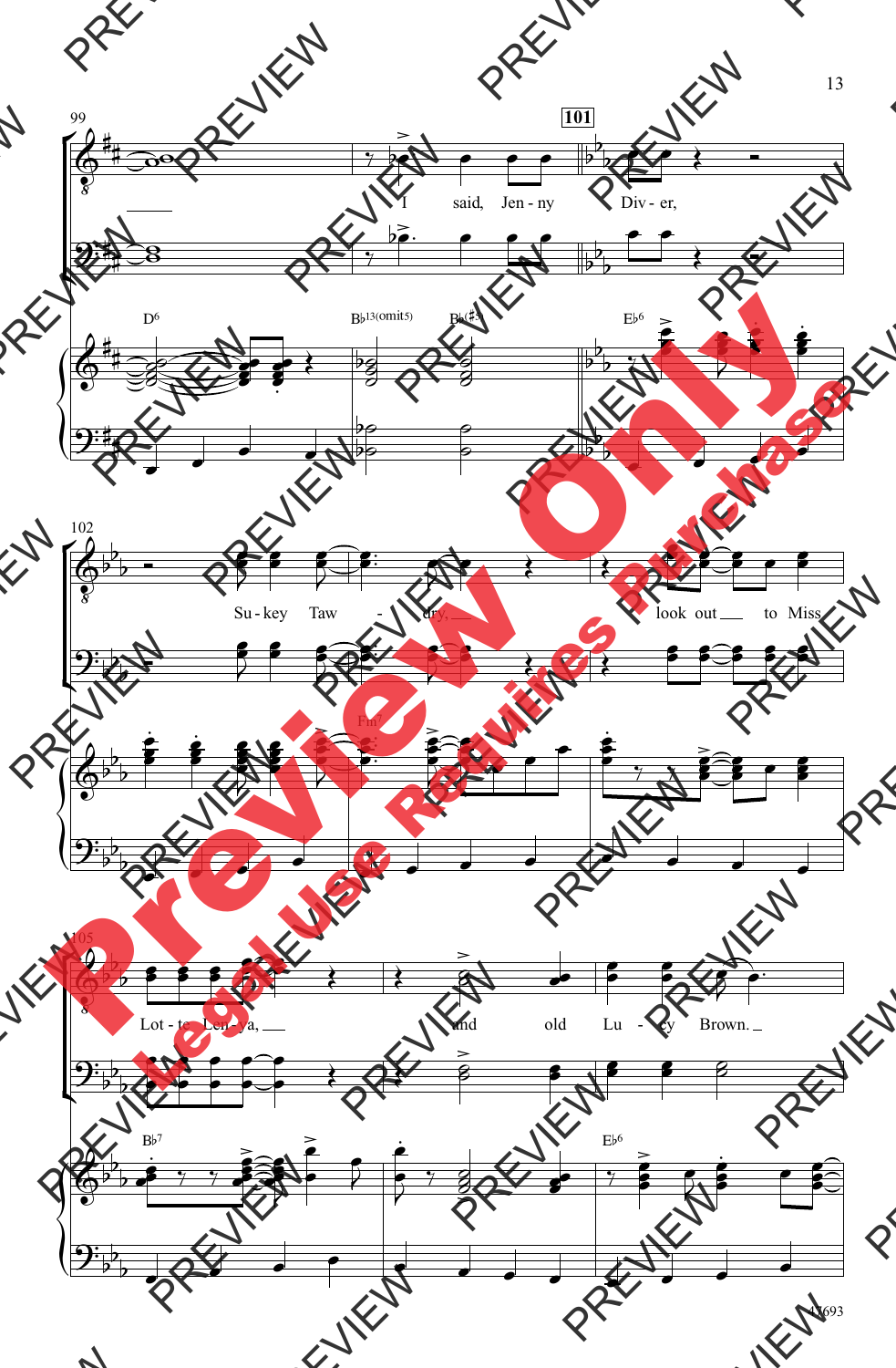